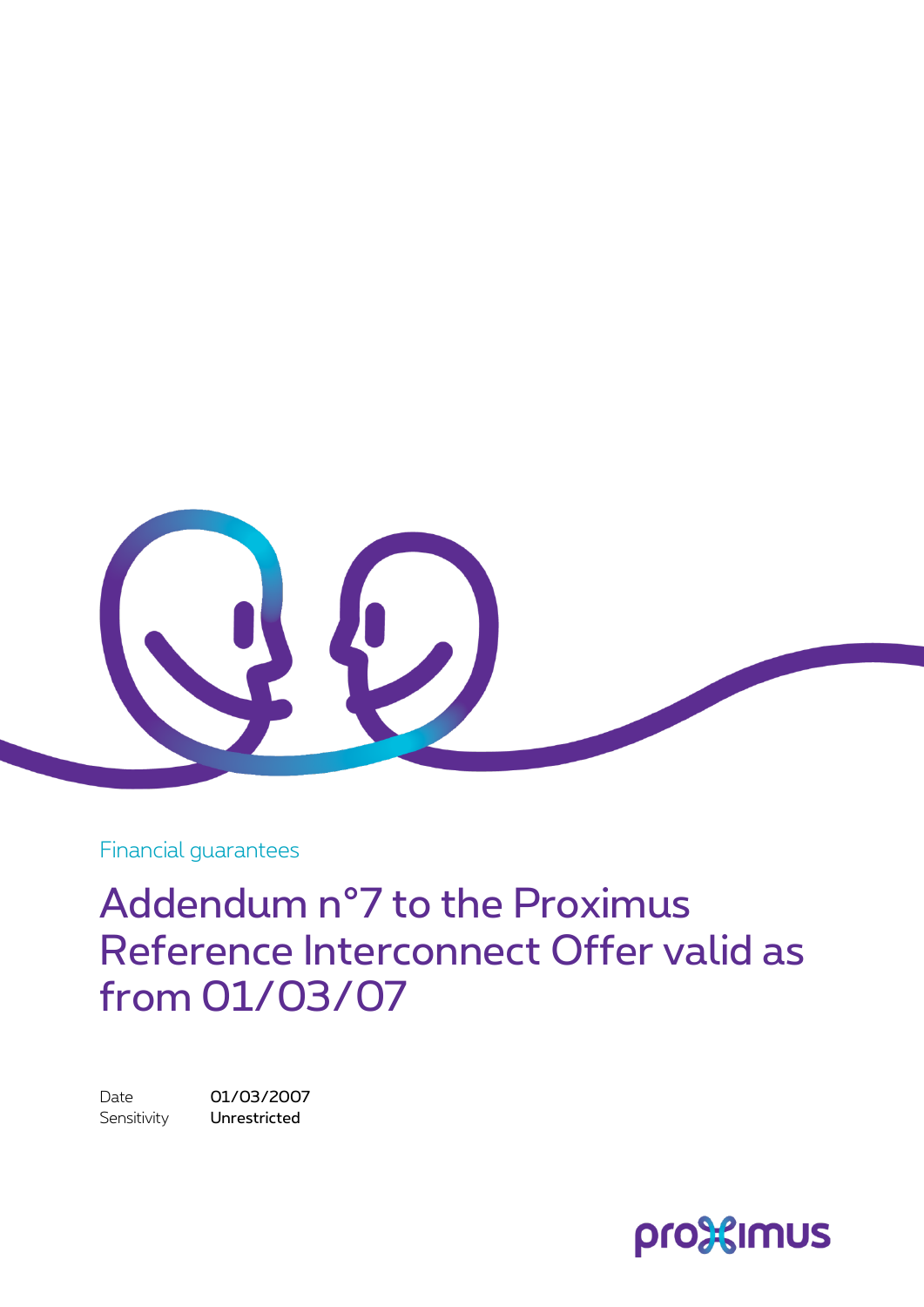# pro<sup>32</sup>imus

## <span id="page-1-0"></span>**Table of contents**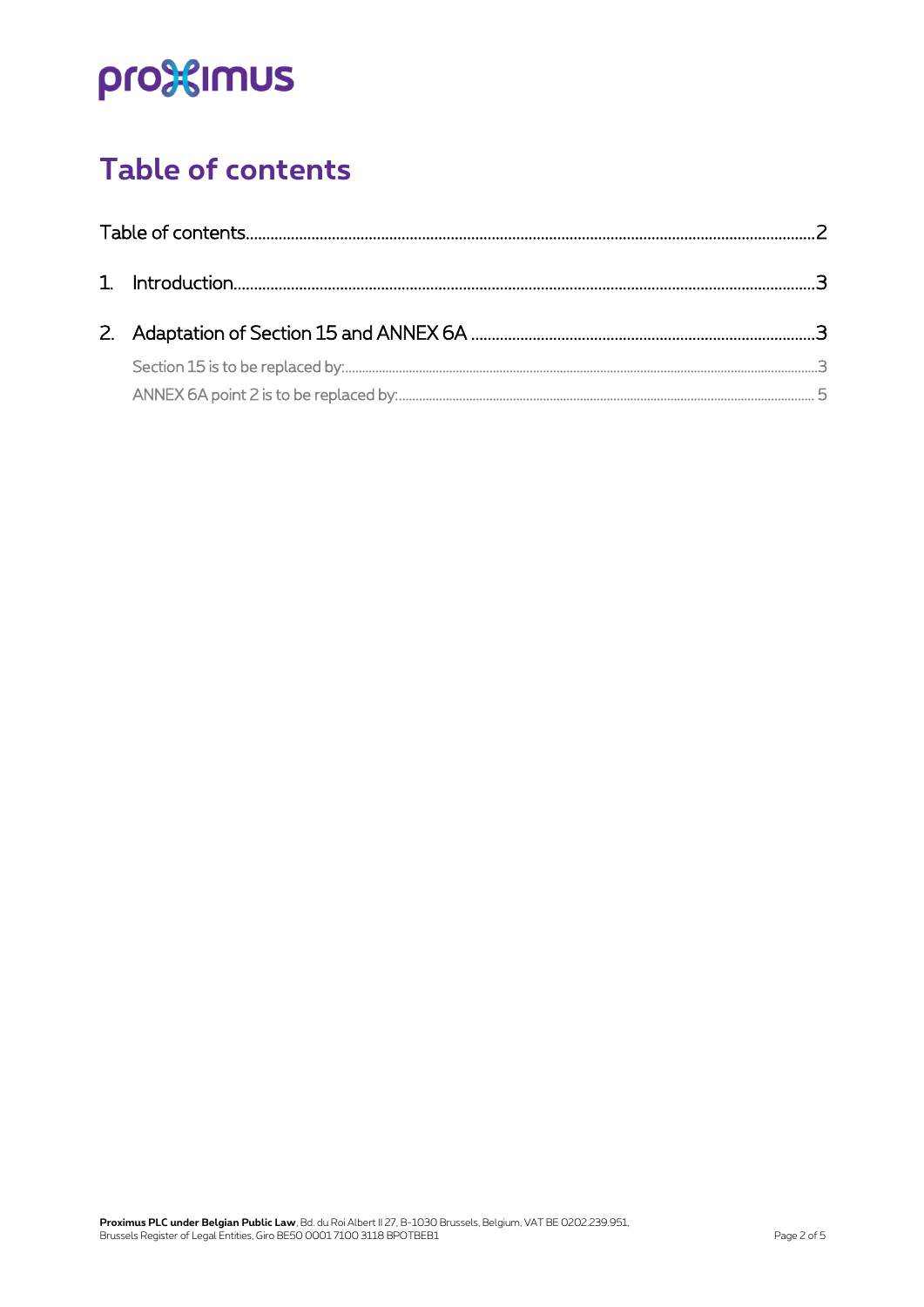## pro%imus

### <span id="page-2-0"></span>1. **Introduction**

This Addendum to the Proximus Reference Interconnect Offer concerns:

Financial guarantees

<span id="page-2-1"></span>This Addendum comes into effect as from 01/03/07. The sections of the BRIO, which are impacted by this Addendum are indicated in the subsequent paragraphs.

### 2. **Adaptation of Section 15 and ANNEX 6A**

### <span id="page-2-2"></span>Section 15 is to be replaced by:

General Principle – Prepayment

Notwithstanding anything to the contrary in the Interconnection Agreement, in order to guarantee the payment by OLO of the prices due for Interconnect Services provided by Proximus that are invoiced on a monthly basis, OLO will provide Proximus with a monthly prepayment based on the average of the monthly net amount due by OLO after netting of invoices during three months Interconnect Services provided a netting Agreement which includes a.o. the procedure described in Annex 6B is signed with OLO. If no netting Agreement is signed with OLO, the amount of the prepayment shall be based on the average of the invoices for Interconnect Services issued by Proximus during three months. The amount of the prepayment shall be reviewed every three months. The terms and conditions of this prepayment are described in Annex 6A.

#### Sufficient Creditworthiness

This monthly prepayment will not be required in the following circumstances:

- OLO has sufficient creditworthiness as evidenced by either of the following alternatives:
	- a. OLO has obtained a "Ba2" rating or above for its debt (Moody's);

b. OLO has obtained a rating similar to Moody's "Ba2" rating, provided that (i) such rating is generally accepted by the market as giving similar reliability as Moody's, (ii) such rating is generally reviewed and updated on a regular basis.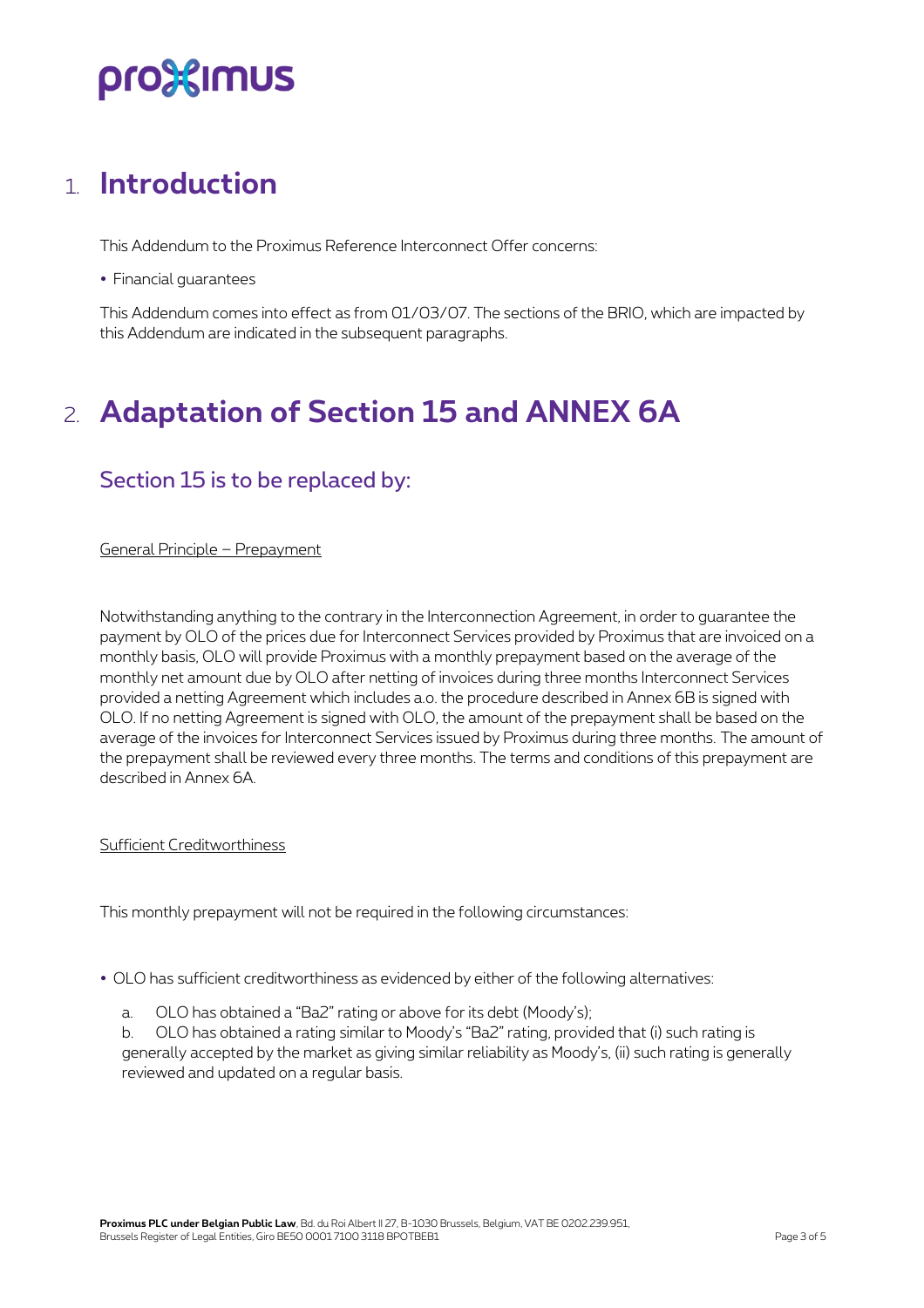## pro%imus

#### Other Financial Guarantees

In the event that, in the course of the Interconnect Agreement, OLO would lose the above described credit worthiness (either through the loss of "Ba2" credit rating or similar or upon the occurrence of any default or delay of payment) OLO will have to provide Proximus with a prepayment or with another financial guarantee as defined in the present chapter within 10 working days from Proximus's request thereto.

- OLO obtains an irrevocable and unconditional parent corporation guarantee for the debts incurred by OLO in the application of the Interconnect Agreement, provided that such parent company is issued by a company that has sufficient creditworthiness as defined above. In the event that, in the course of the Interconnect Agreement, the Parent Company would lose the above described creditworthiness (either through the loss of "Ba2" credit rating or similar or upon the occurrence of any default or delay of payment), OLO will provide Proximus with a prepayment or with another financial guarantee as described in the present chapter within 10 working days of the request of Proximus;
- OLO has constituted a Deposit on an escrow account with a reputable bank or financial institution established in the EU. The amount of that deposit will be equal to an estimate of three months of net amount due by OLO after netting of invoices for Interconnect Services issues by both Parties, provided a Netting Agreement which includes a.o. the procedure described in Annex 6B is signed between the Parties. If no Netting Agreement is signed, the amount of the deposit will be equal to an estimate of three months of Proximus's invoices for Interconnect Services. Based on the actual traffic exchanged between the Parties, OLO and Proximus will have the right to require an adaptation of the amount of the deposit every three months. Upon the request for adaptation of the amount or deposit, necessary steps will be taken to ensure adaptation within 10 working days. In case of default by OLO to pay sums due under the interconnect agreement, the sums deposited on the escrow account will accrue to Proximus. The interests accrued on the escrow account will be payable to OLO. In the event the sums deposited are accrued to Belgacom, OLO will provide Proximus with a prepayment or with another financial guarantee as defined in the present chapter within 10 working days of the request of Proximus;
- OLO has provided Proximus with an irrevocable and unconditional bank guarantee on first demand issued by a reputable bank or financial institution established in the EU. That bank guarantee will be issued for a minimum period of three years and for an amount equal to an estimate of three months of net amount due by OLO after netting of invoices for Interconnect Services issued by both Parties, provided a Netting Agreement which includes a.o. the procedure described in Annex 6B is signed between the Parties. If no Netting Agreement is signed, the amount of the bank guarantee will be equal to an estimate of three months of Proximus Interconnect invoices. Based on the actual traffic exchanged between the Parties, OLO and Proximus will have the right to require an adaptation of the amount of the bank guarantee every three months. Upon the request for adaptation of the amount of bank guarantee, necessary steps will be taken to ensure adaptation within 10 working days. Upon the expiration of the bank guarantee or after OLO has called upon the bank guarantee, OLO shall provide Proximus with a prepayment or with another financial guarantee as defined in the present chapter, within 10 working days of the request thereto from Proximus.